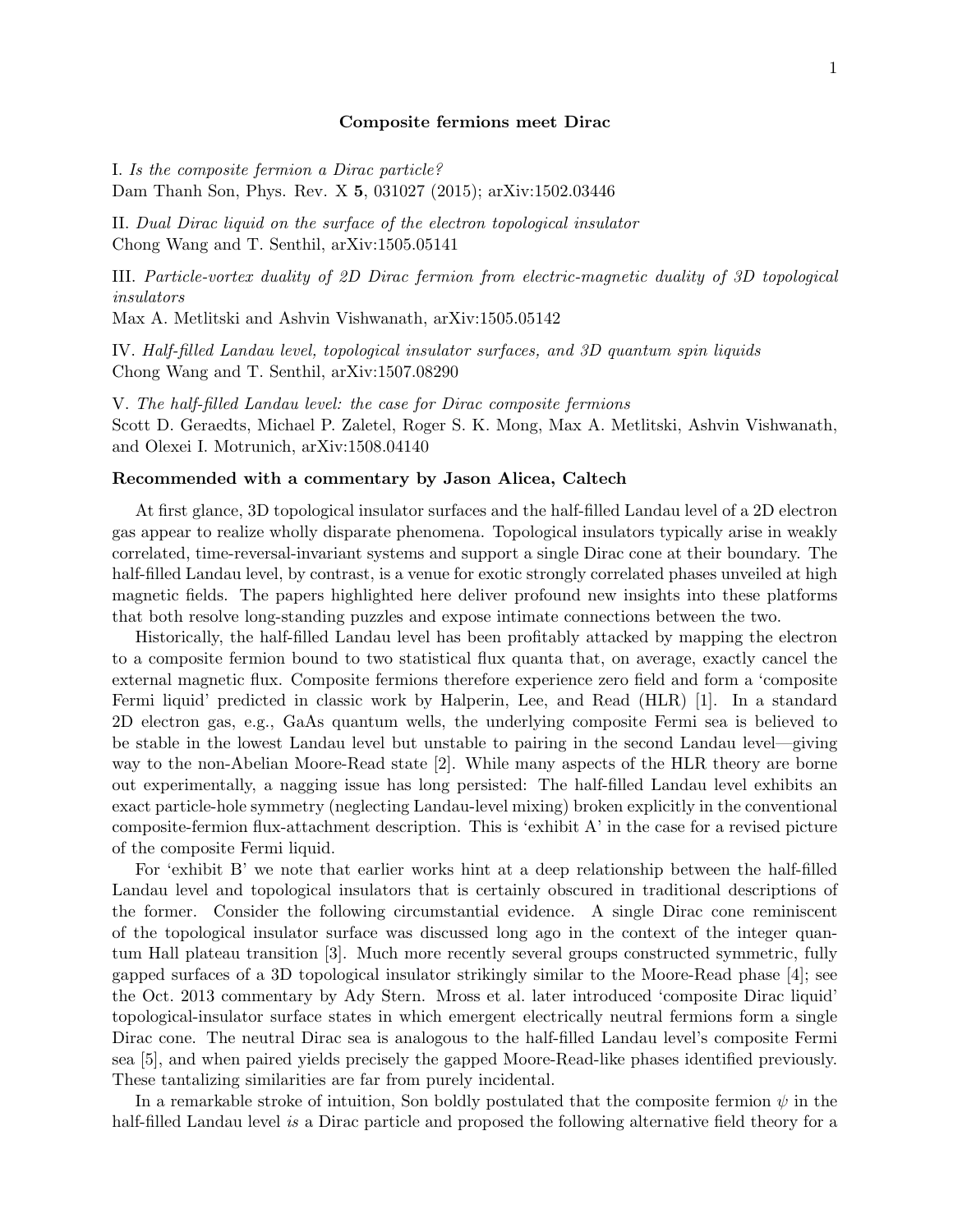composite Fermi liquid:

$$
\mathcal{L} = \bar{\psi}\gamma^{\mu}(i\partial_{\mu} - a_{\mu})\psi + \frac{1}{4\pi}\epsilon_{\mu\nu\lambda}A_{\mu}\partial_{\nu}a_{\lambda} + \cdots.
$$
\n(1)

Here  $a_{\mu}$  is a gauge field whose flux encodes electrical currents, while  $A_{\mu}$  denotes the external electromagnetic vector potential. Importantly, the Dirac fermions are doped away from neutrality and thus exhibit the familiar composite Fermi surface. In fact Son's reformulation recovers the essential phenomenology of the HLR theory—but in a manifestly particle-hole symmetric framework! More precisely, particle-hole symmetry was conjectured to transform the Dirac composite fermion  $\psi$  in the same way that time-reversal transforms Dirac electrons on a topological insulator surface. A nice consistency check is that violating particle-hole by adding a 'large' mass term for  $\psi$  allows one to recover precisely HLR's construction.

Follow-up work placed this theory on firmer footing. Wang and Senthil [paper IV] paint an appealing picture of the composite fermion as a dipolar bound state of  $e/2$  and  $-e/2$  charge/vortex composites (see also [6]). This bound state forms a Kramers doublet under particle-hole and exhibits an analogue of spin-momentum locking; together, these properties make Son's Dirac theory extremely natural. Extensive DMRG simulations by Geraedts et al. further establish compelling evidence that the (projected) half-filled lowest Landau level with long-range Coulomb interactions indeed realizes such a Dirac-like composite Fermi liquid. General arguments based on symmetry and Fermi-surface counting bolster this conclusion. Strikingly, they also find that certain correlation functions do *not* exhibit  $2k_F$  singularities that would otherwise be present in the usual HLR description—implying suppression of perfect backscattering off of particle-hole-symmetric impurities. This feature has a similar origin to the famous suppression of backscattering from time-reversal-invariant disorder in a topological insulator surface, and is a telltale signature of Dirac fermions.

Ties between the half-filled Landau level and topological insulators run deeper still. Two independent works—Wang and Senthil [paper II], Metlitski and Vishwanath—show that the very same field theory in Eq. (1) just argued to describe the composite Fermi liquid also provides a dual description of the topological insulator surface! In the latter context the 'composite fermion'  $\psi$  represents a double-strength vortex in the electron fluid, and under physical time-reversal symmetry gets particle-hole conjugated. (Note the complementary role played by time-reversal and particle-hole in the two platforms.) A great virtue of dualities is that physics difficult to describe in the original degrees of freedom often becomes immediately transparent in a dual framework. This case is no exception: for instance, one of the Moore-Read-like symmetric gapped surface phases noted above corresponds simply to a paired state of dual fermions. Evidently these are the 'right' variables for capturing universal properties of the strongly interacting surface.

Numerous other gems abound in this collection of papers. Time-reversal-invariant 3D topological superconductors and spin liquids are also intricately woven into the storyline, yielding yet other fascinating aspects of the problem. A confluence of ideas to this degree is rare in physics and naturally spotlights many interesting questions for future research. For instance, can one construct a trial composite Fermi liquid wavefunction that makes particle-hole symmetry and the Dirac structure explicit? Experimentally, particle-hole symmetry will invariably be broken to some degree due to Landau level mixing and disorder. Can experiments nevertheless resolve signatures of (perhaps nearly massless) Dirac composite fermions? More formally, what can we learn about the low-energy behavior of Eq. (1)—a strongly interacting field theory—by exploiting the duality to the usual topological-insulator surface theory? Revisiting such problems with the fresh perspective surveyed here is likely to bear many more interesting results.